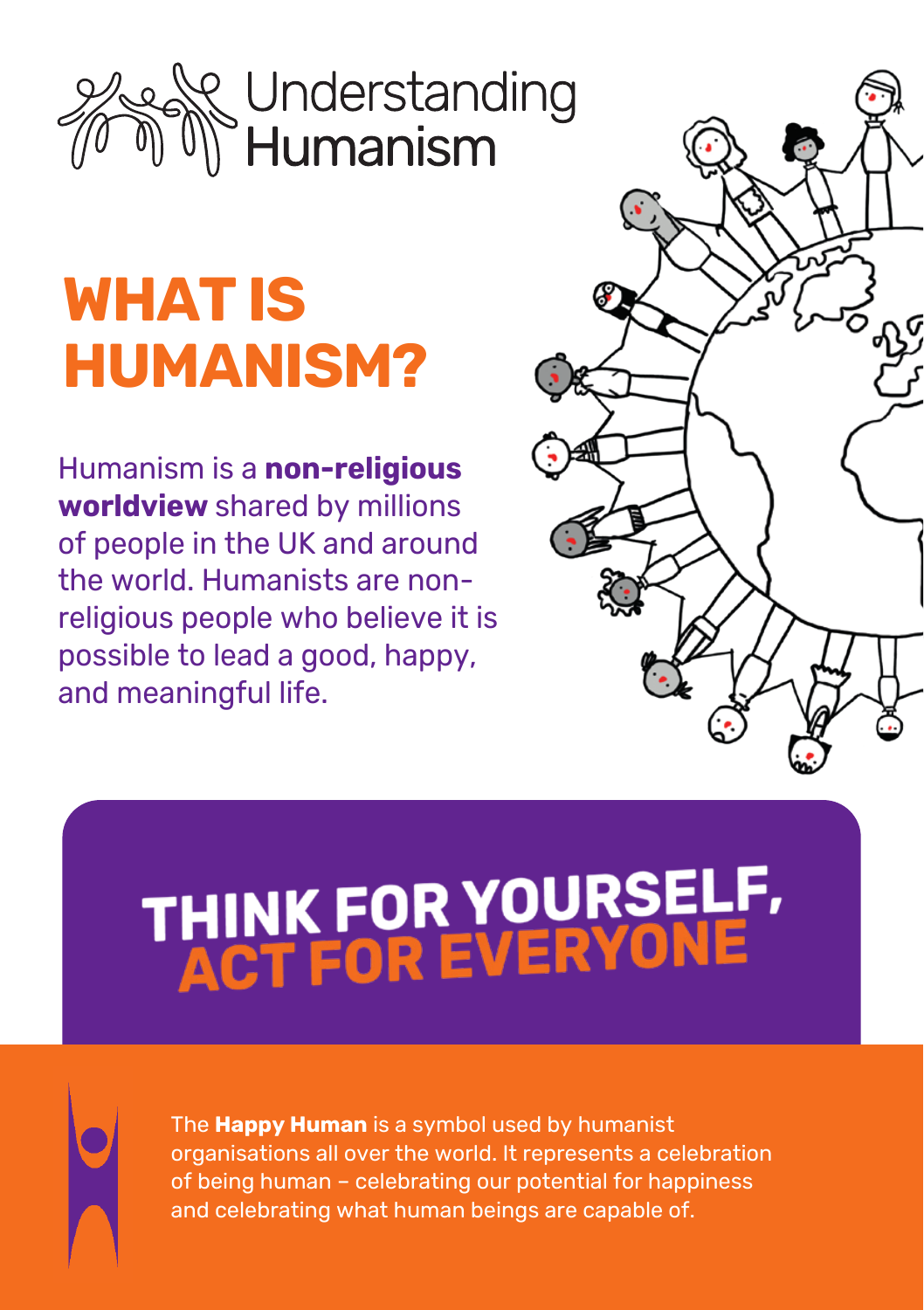#### **WHAT IS A HUMAN BEING?**

Humanists believe that human beings have **natural**  origins. We **evolved** naturally like all other living things. We have many capacities (such as reason, empathy, and creativity) and, if we put them to good use, we have the **potential** to lead good and happy lives.



● Humanists believe the world is a **natural** place with no supernatural side.

**"**

- They believe **science**, **reason** and the search for **evidence** provide the best way to answer questions about the world.
- They don't have sacred texts or figures of authority. Instead, **everything is open to question**.
- Humanists do not see any persuasive evidence to believe in a god or gods. They are **atheists** or **agnostics**.

*The time to be happy is now. The place to be happy is here. The way to be happy is to make others so.*



Robert Ingersoll, American humanist (1833-1899)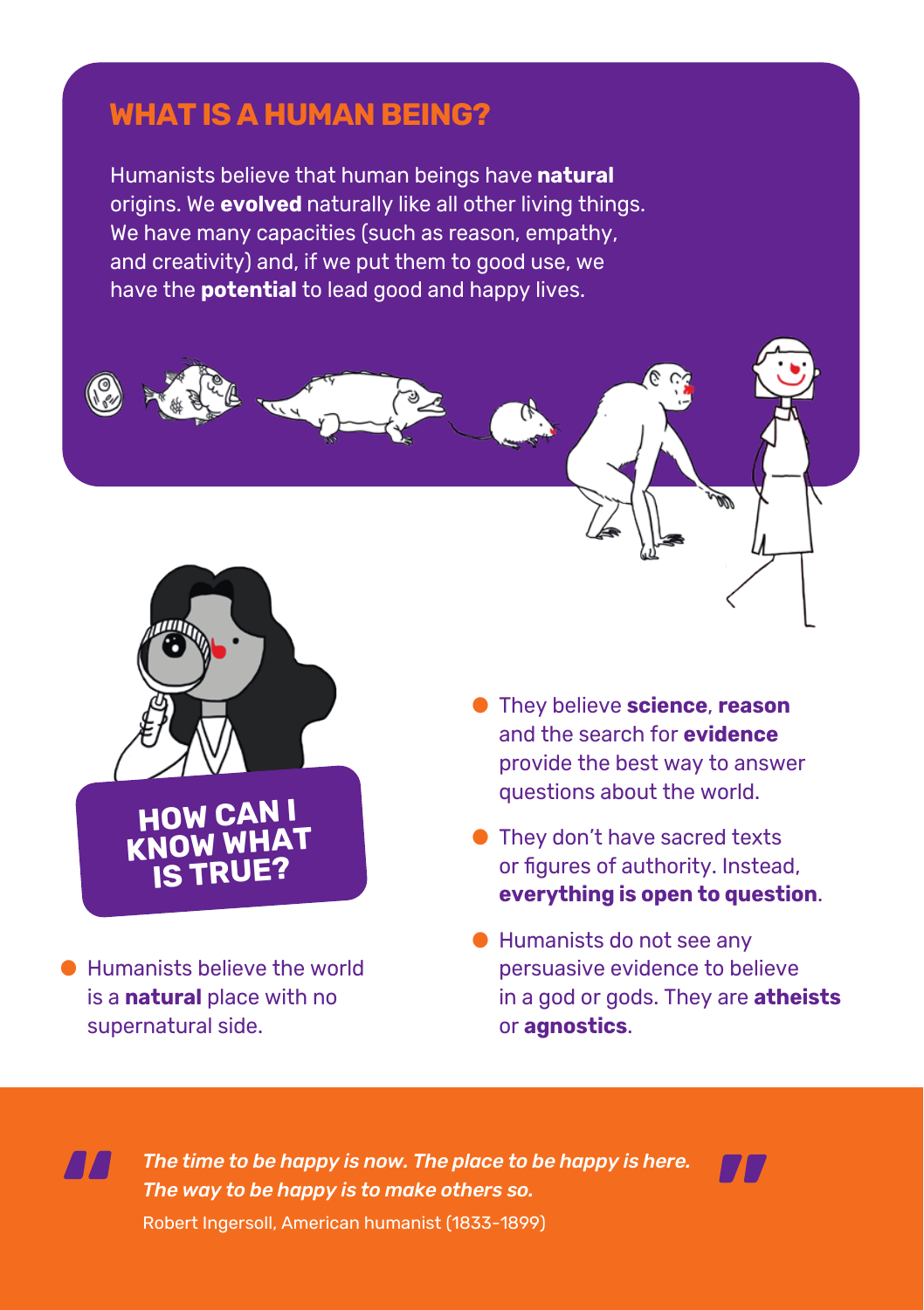#### **HOW SHOULD I LIVE?**

Humanists see no persuasive evidence for an afterlife and so believe we need to make the most of the **one life** we have. For humanists, there is no single 'ultimate' meaning of life. Instead, it is up to us to make our own lives **meaningful**. They believe we should be **free** to decide how we live (as long as we do not cause harm to others), seeking **happiness** and supporting others to do the same. There are many different ways to be happy. We should celebrate human diversity.

#### **HOW DO I KNOW WHAT IS GOOD?**

Humanists don't believe that answers about how we should behave come from somewhere outside humanity (e.g. from a god). Instead they believe **the origins of morality lie in human beings** and our evolution as a social animal that has long lived together in communities.



They believe that, when deciding how to act, we should use reason, **empathy**, and an understanding of our shared needs and values. We should consider the consequences of our actions and the likely impact on the wellbeing and happiness of other people and animals.

#### **MANY HUMANISTS ADMIRE AND TRY TO LIVE BY THE GOLDEN RULE:**

Treat other people the way you would want to be treated in their situation. Do not treat others in a way you would not like to be treated yourself.